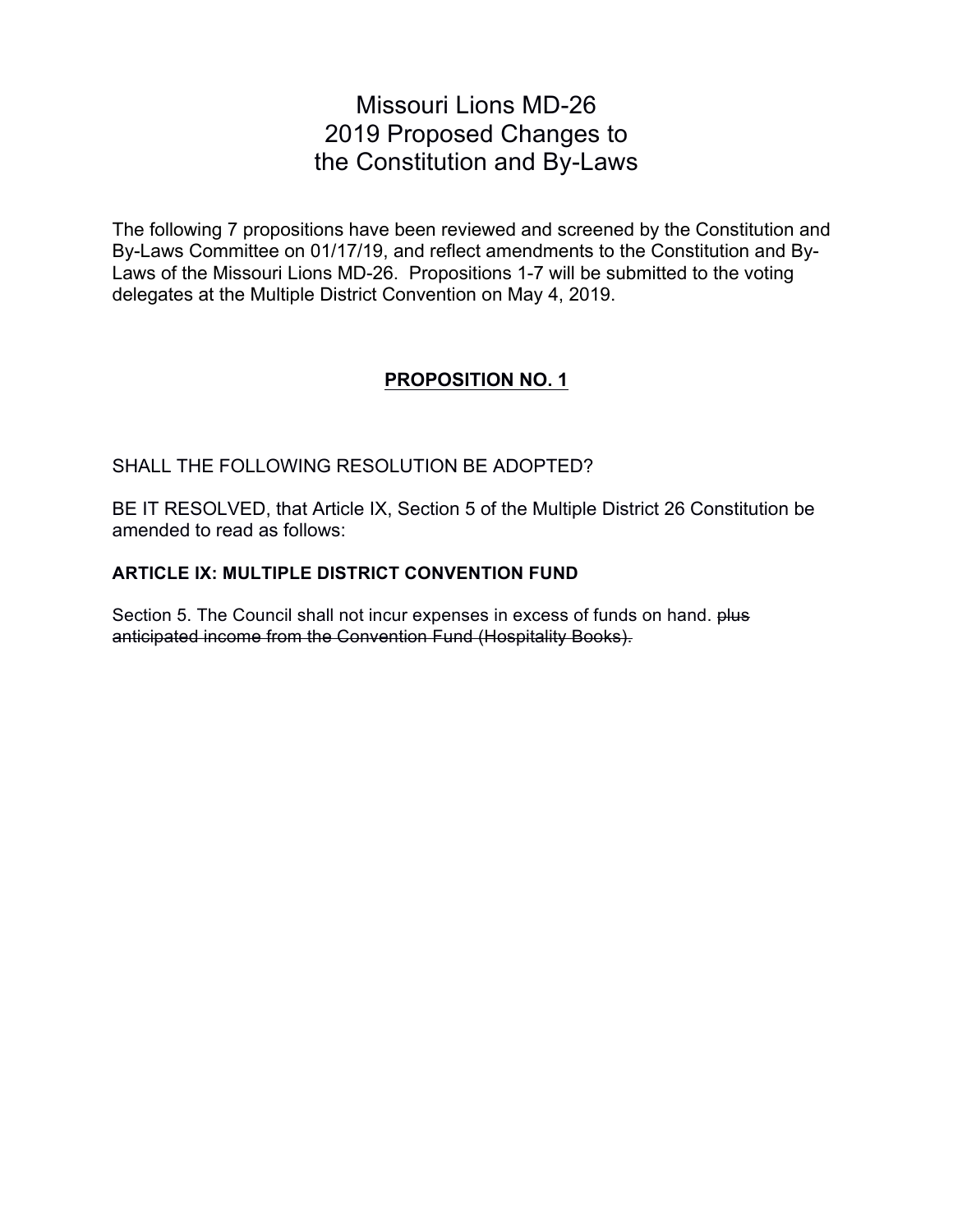# **PROPOSITION NO. 2**

### SHALL THE FOLLOWING RESOLUTION BE ADOPTED?

BE IT RESOLVED, that Article X (Election Procedures), Section 2 of the Multiple District 26 Constitution be amended to read as follows:

Section 2. In the event more than one candidate is seeking to be endorsed for the office of International Director or for the office of Third Vice President by the Missouri Lions and each has been certified by the Committee on International Candidates, then the candidate receiving the largest number of votes in favor of his candidacy by the voting delegates shall be deemed duly endorse, provided at least one candidate shall receive a majority of the votes cast by the voting delegates present at the meeting when the vote is taken. If no candidate shall receive a majority of the votes cast by the voting delegates, then no candidate shall be deemed endorsed by the Missouri Lions for the office in question. Such endorsement shall be for a maximum of three (3) years or three (3) successive International Conventions following the endorsement

Replacing it with Article I (Nominations and Endorsement Third Vice President and International Director Nominees), Section 4 (page 10) of the Lions Clubs International Standard Multiple District By-Laws

Section 2. Vote. The vote on the question of endorsement shall be by secret written ballot, unless there shall be only one nominee seeking the same, in which event a voice vote may be taken. The nominee receiving a majority of the votes cast shall be declared endorsed (elected) as the candidate of the multiple district convention. In the event of a tie vote, or failure of one nominee to receive the required majority, on any ballot, balloting shall continue with the respect to the two nominees only who received the largest number of votes on the previous ballot until one receives the required majority of the votes cast.

# **PROPOSITION NO. 3**

#### SHALL THE FOLLOWING RESOLUTION BE ADOPTED?

BE IT RESOLVED, that in Article II (Committees), Section 4 of the Multiple District 26 By-Laws be amended to read as follows:

Section 4. All state-wide committees whose function involve the collection and disbursement of funds for any project approved by the State Council shall prepare and file with the State Council a complete financial report of their operations within thirty (30) days of after the annual State Convention.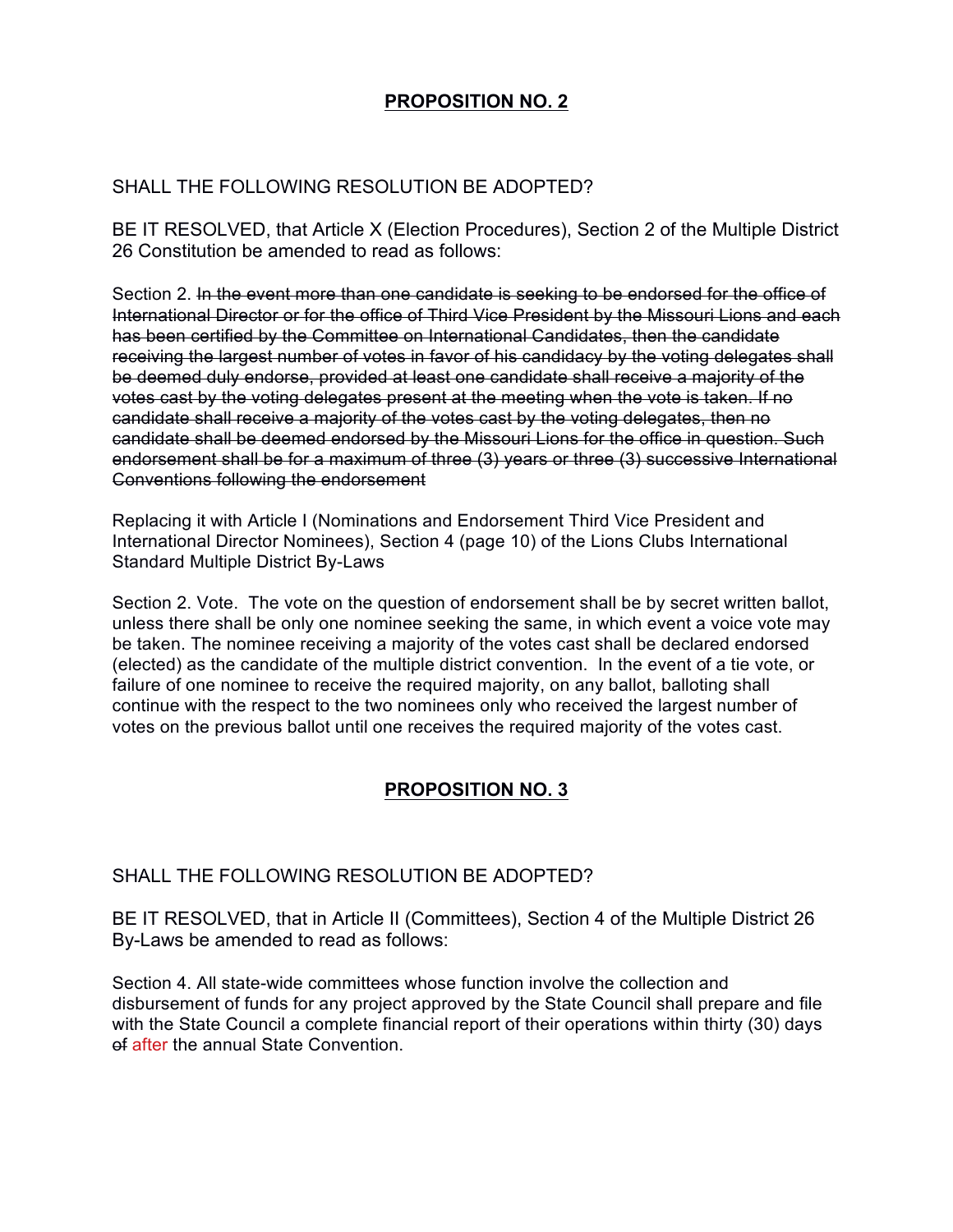# **PROPOSITION NO. 4**

# SHALL THE FOLLOWING RESOLUTION BE ADOPTED?

BE IT RESOLVED, that in Article III (Revenue), Section 1 (c) of the Multiple District 26 By-Laws be stricken from the By-Laws:

(c) Newly chartered and reorganized clubs shall be taxed on a pro-rata basis from the first day of the second month following the date of their organization or reorganization, as the case may be. Such club shall not forfeit its delegate privileges at the annual State Convention.

# **PROPOSITION NO. 5**

A RESOLUTION TO APPROVE THE SITE OF THE 2020 STATE CONVENTION.

SHALL THE FOLLOWING RESOLUTION BE APPROVED?

BE IT RESOLVED, that the proposed location for 2020 Multiple District Convention will be in Osage Beach, Missouri.

# **PROPOSITION NO. 6**

A RESOLUTION TO APPROVE THE SITE OF THE 2021 STATE CONVENTION.

SHALL THE FOLLOWING RESOLUTION BE APPROVED?

BE IT RESOLVED, that the proposed location for 2021 Multiple District Convention will be in the Greater Kansas City Missouri Metropolitan Area.